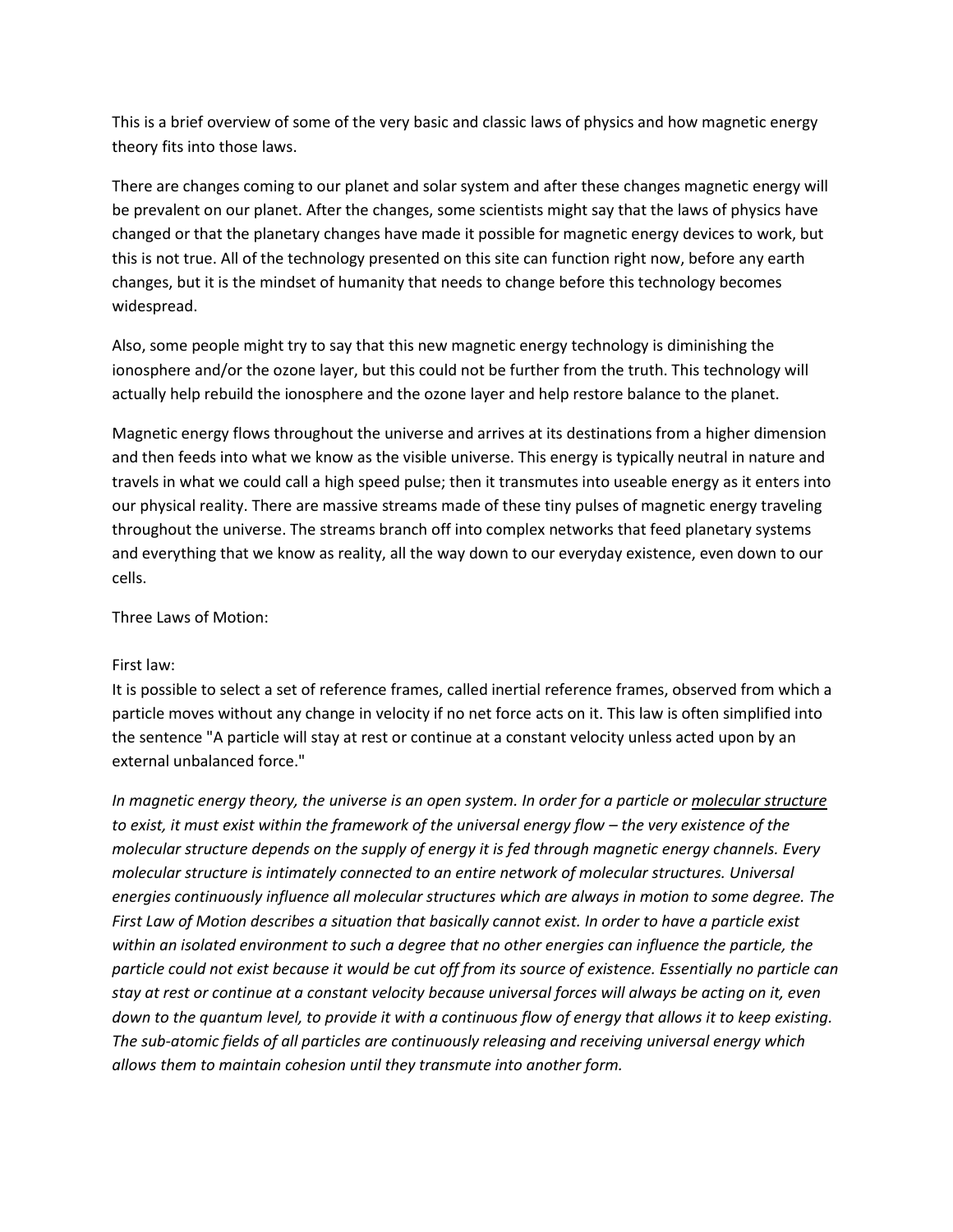### Second law:

Observed from an inertial reference frame, the net force on a particle is proportional to the time rate of change of its linear momentum. Momentum is the product of mass and velocity. Force and momentum are vector quantities and the resultant force is found from all the forces present by vector addition. This law is often stated as "F = ma: the net force on an object is equal to the mass of the object multiplied by its acceleration."

*In magnetic energy theory, mass could be defined as the total accumulation of molecular structures cohesively joined in a coherent system. Molecular structures are in a constant state of change. The magnetic energy flowing through molecular structures and holding them together has varying pulse rates, energy intensities, and compositions. More molecular structures does not necessarily mean more momentum and velocity, and the net force of an object or molecular structures is definitely not always equal to the mass of the object multiplied by its acceleration. The force of an object is equal to the combination of the object's molecular structure content, the polarities involved in its composition, and the pulse rates exhibited throughout the object. Even with an acceptable margin of error, the Second Law of Motion can only explain a limited number of instances, whereas the magnetic energy theory explanation can cover all instances. For example, a very small object with the proper composition, pulse rate, and energy intensity can have an extraordinarily powerful force even at a very low velocity. The molecular structures configurations help determine the volume of magnetic energy flowing through them and that ultimately determines the force that can be produced.*

#### Third law:

Whenever a particle A exerts a force on another particle B, B simultaneously exerts a force on A with the same magnitude in the opposite direction. The strong form of the law further postulates that these two forces act along the same line. This law is often simplified into the sentence "Every action has an equal and opposite reaction."

*In a universe where all sub-atomic structures are created equal, this law could apply quite nicely. Fortunately, at least according to magnetic energy theory, we live in a universe where sub-atomic parts and energy signatures vary from particle to particle – even electrons have unique energy signatures. If this weren't true, our world would not exist as we know it. Every particle interaction takes place according to the polarity of the magnetic energy flowing through the molecular structures (the molecular structures help set the polarity of the magnetic energy flowing through them). Also, the pulse rate of the magnetic energy flowing through the molecular structures, and the intensity of the magnetic energy fields involved all contribute to particle interactions. This Third Law of Motion is similar to the Second Law of Motion in the sense that it apparently explains a given set of particle interactions to some degree of accuracy, but the problem is that it can't explain all interactions. As magnetic energy technology becomes common in our world, there will be many interactions that require a new theory. Every action will not simply have an equal and opposite reaction…it will depend on the polarities involved, the rotational speeds of the magnetic fields, the pulse rates, and the composition of the molecular structures involved. For example, the equivalent of a bowling ball can hit the equivalent of a golf ball with*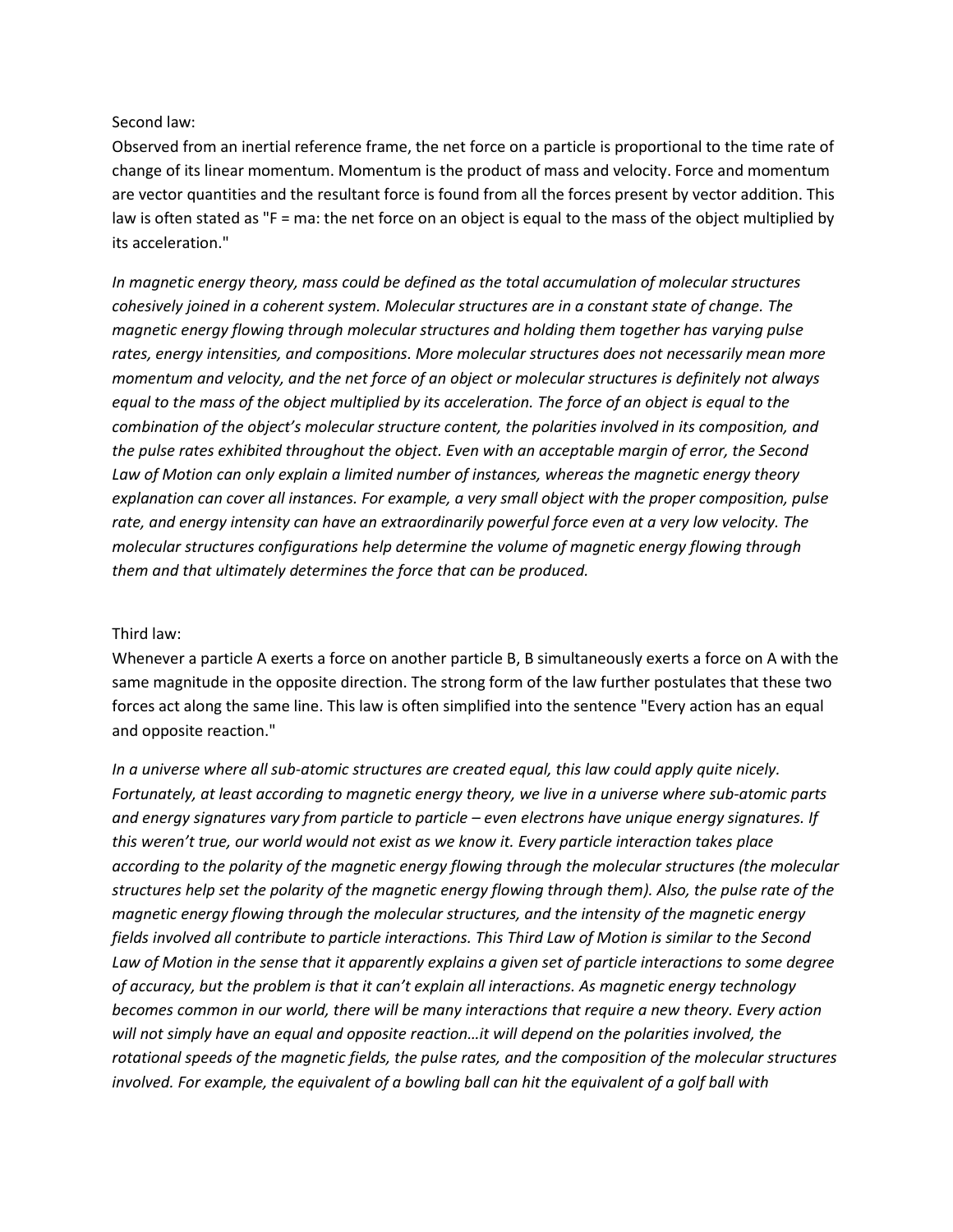*absolutely no reaction and a complete stop in motion for both objects – depending on the polarity, pulse rate, energy intensity, and composition of each object.*

# "Law" of Gravity:

Every object in the universe attracts every other object with a force directed along the line of centers for the two objects that is proportional to the product of their masses and inversely proportional to the square of the separation between the two objects. And then the Theory of Relativity added various components such as gravitational lensing, gravitational waves, curvature of space time, etc. etc.

*According to magnetic energy theory, gravity is compressed magnetism, and magnetism is the result of magnetic energy channeling through molecular structures at a given pulse rate, energy composition, and energy intensity. Objects do not attract to each other simply because they have mass. If this were true, the universe would be total chaos. Objects attract to each other because of the similarity in the magnetic energy flowing through them and that energy's pulse rate, composition, and intensity. Scientists fully recognize that the earth has a magnetic field, and they fully recognize that the earth has a gravitational field. But what seems to be missing is the connection between magnetism and gravity – they are the same force with different manifestations. As magnetic energy technology becomes wide spread, people will use devices that act like gravity – they will be able to attract any type of objects, and they will do it with magnetic fields. Nearly everything is magnetic in nature and the proper magnetic fields can attract and repel nearly anything. It is time to embrace a new definition of magnetic energy to include all flowing attract energy moving through all elements.*

*Let's briefly touch on relatively…Time is a mental construct and the assumption that universal events are an indicator of time is false. Space does not exist in the sense that an empty vacuum exists between planets, stars, etc…there is no vacuum, it is all filled with energy to some degree. Light bends because it has a magnetic component to it and star light travels in tangent with magnetic pulses. Light exits stars as pulses at approximately 4 times the speed of light waves, and light pulses change to light waves when they strike something. Gravity manifests primarily as pulses or pulsing fields, and every celestial body has a unique gravitational pulsing signature that is identifiable, recordable and reproducible. Gravity is created by the magnetic energy flowing through celestial bodies, and the molecular configuration of the celestial bodies helps determine the unique gravitational field around each body and its ability to interact with other celestial bodies. Light is not a constant. Light speed varies depending on the medium through which it travels. Magnetism is a constant. Light speed is not some barrier that cannot be broken. Objects in the proper field do not gain mass or weight as they get closer to the speed of light. Moving at the speed of light does not stop the aging process, but the proper magnetic energy field can. Magnetic energy can travel at a nearly infinite velocity. We are very close to our celestial neighbors from a magnetic energy point of view. Typically, the longest part of the journey to another star system is getting out of our solar system. After that magnetic energy rivers take you to your destination in a moment – at a speed beyond space and time. Most stars in our galaxy can be reached in hours and days, depending on the location.*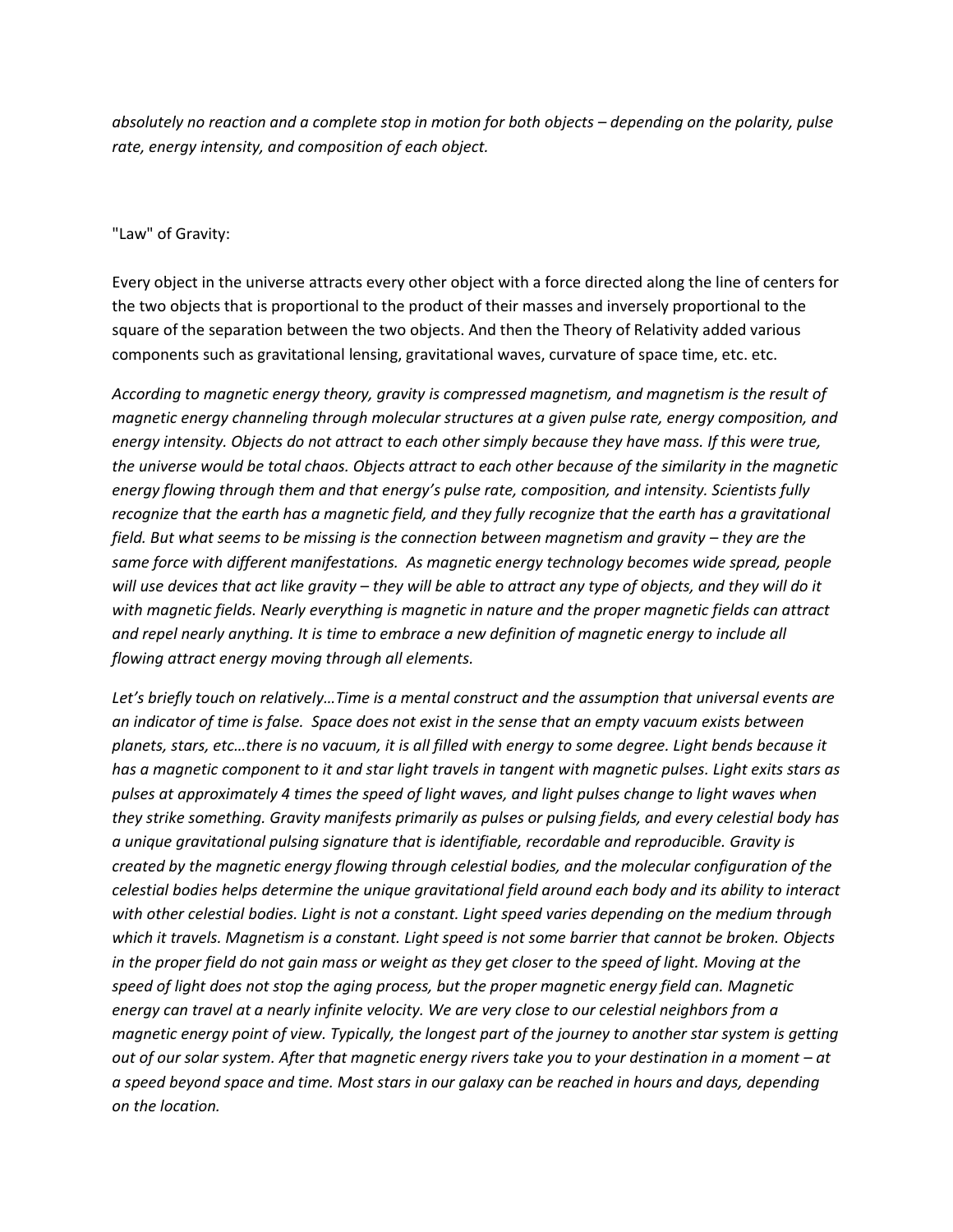#### Conservation of Mass-Energy:

The total energy in a closed or isolated system is constant, no matter what happens. Another law stated that the mass in an isolated system is constant. When Einstein discovered the relationship E=mc<sup>2</sup>, in other words that mass was a manifestation of energy, the law was said to refer to the conservation of mass-energy, which says the total of both is retained, although some may change forms.

*This is the last basic Law of Physics we will touch on for now. The ideas put forth here can be extrapolated to the other laws. According to magnetic energy theory there is no such thing as a closed system. In fact, a closed system, by definition, would not be able to exist because everything in the system requires the system to be open in order to exist. We all know that the sun provides the earth with life giving energy, and we recognize that sun light comes into our planetary system. But what is equally important, if not more important, is the magnetic energy that comes into the earth's system to help maintain life. For example, the organisms at the bottom of the ocean can exist without sunlight, but they could not exist without the magnetic energy that is fed into our planetary system at every moment. Also, our planet continuously receives magnetic energy that is used to form and maintain elements. We do not have a limited supply of energy and elements on our planet; we are an open system with new energy coming in every moment that can be used to form additional elements. In fact, we aren't even using most of the elements available to us. Energy and molecular structures are in a constant state of change and these molecular structures transmute into other forms, but nothing is destroyed. It is a mistake to think that something is destroyed simply because we can no longer see it or measure it with our current technology. The universe functions at 100% efficiency all the time and all energy serves a purpose regardless of what form it takes. Even energy that is redistributed into the universal flow is still serving a valuable purpose.*

*Finally, let's talk about the famous equation E= mc². E= mc² is an equation that is used throughout science, but it is built on false assumptions. The so called strong nuclear force is not strong at all – it only appears strong because of our limited technology and understanding. Magnetic energy fields of the correct polarity and pulse rate unlock molecular bonds very easily. E= mc² assumes that mass and energy are closed systems, but this is not true. Mass does not inherently have energy and store that energy until it is released, and units of energy do not exist independently or isolated from the universal system of energy. Even at the molecular level, energy is not simply stored inside of molecules – energy flows into the molecules to sustain them and this flow of energy is tremendous. In a theoretical closed system, those molecules would not have much energy at all. Take nuclear reactions for example. Conventional nuclear reactions and explosions occur because elements are being forced together or forced to break apart. This unnatural process creates a large influx of energy directly correlated with the strength of the inflow/outflow magnetic energy vortices flowing through the molecules. The large explosions do not simply come from the stored energy in the matter – they come from the large influx of energy from the universal flow that is created in the reaction. The proper magnetic energy field would stop a nuclear reaction or explosion from taking place because it would offer a safe path for redistribution.*